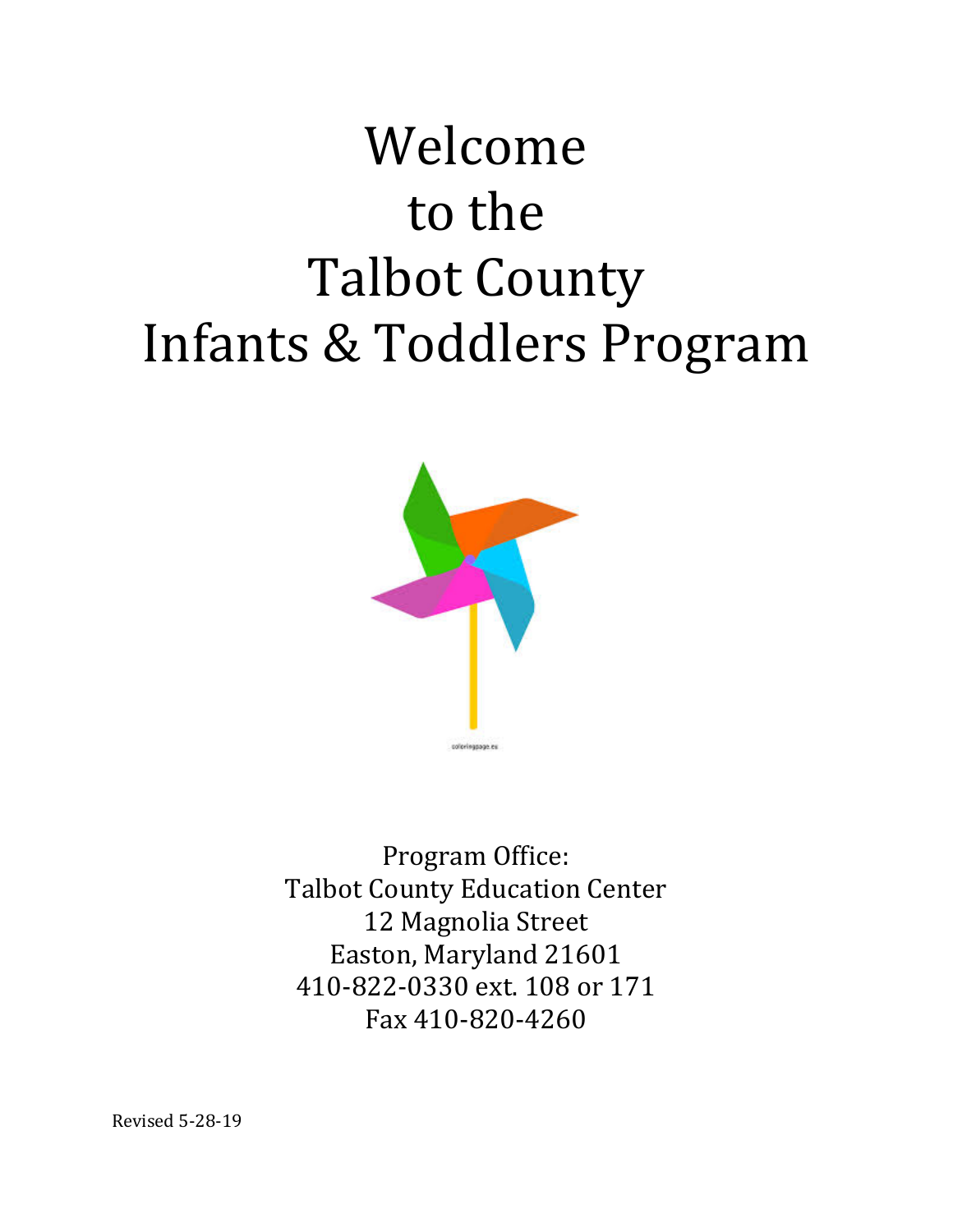### **Meet your Infants & Toddlers Team**

Service Coordinators/Special Instructors Sue Heil 410-822-0330ext.108 Stephanie Wishart 410-822-0330 ext. 171 Speech Language Pathologist Meagan Moore 410-822-0330 Occupational Therapist 410-822-0330 Physical Therapist 410-822-0330 Child Find Secretary 410-820-8263 Special Education Facilitator Michelle Steelman 410-822-0330 ext. 150 Parent Support and Resource Center Stacey Behrens 410-822-0330 ext. 179 Department of Social Services 410-770-4848 Health Department 410-819-5600 Mary O'Brien, nurse

Your Family - the most important members of the team!



#### Other Important Phone Numbers



| Early Head Start                    | 410-820-6940   |
|-------------------------------------|----------------|
| <b>Head Start of Easton</b>         | 410-822-6641   |
| Judy Center of Easton               | 410-822-0689   |
| <b>LOCATE Child Care</b>            | 1-888-406-1453 |
| YMCA, Easton                        | 410-822-0566   |
| Chesapeake Helps                    | 1-866-722-4577 |
| <b>Talbot County Public Library</b> | 410-822-1626   |
| <b>Healthy Talbot</b>               | 410-770-6870   |
|                                     |                |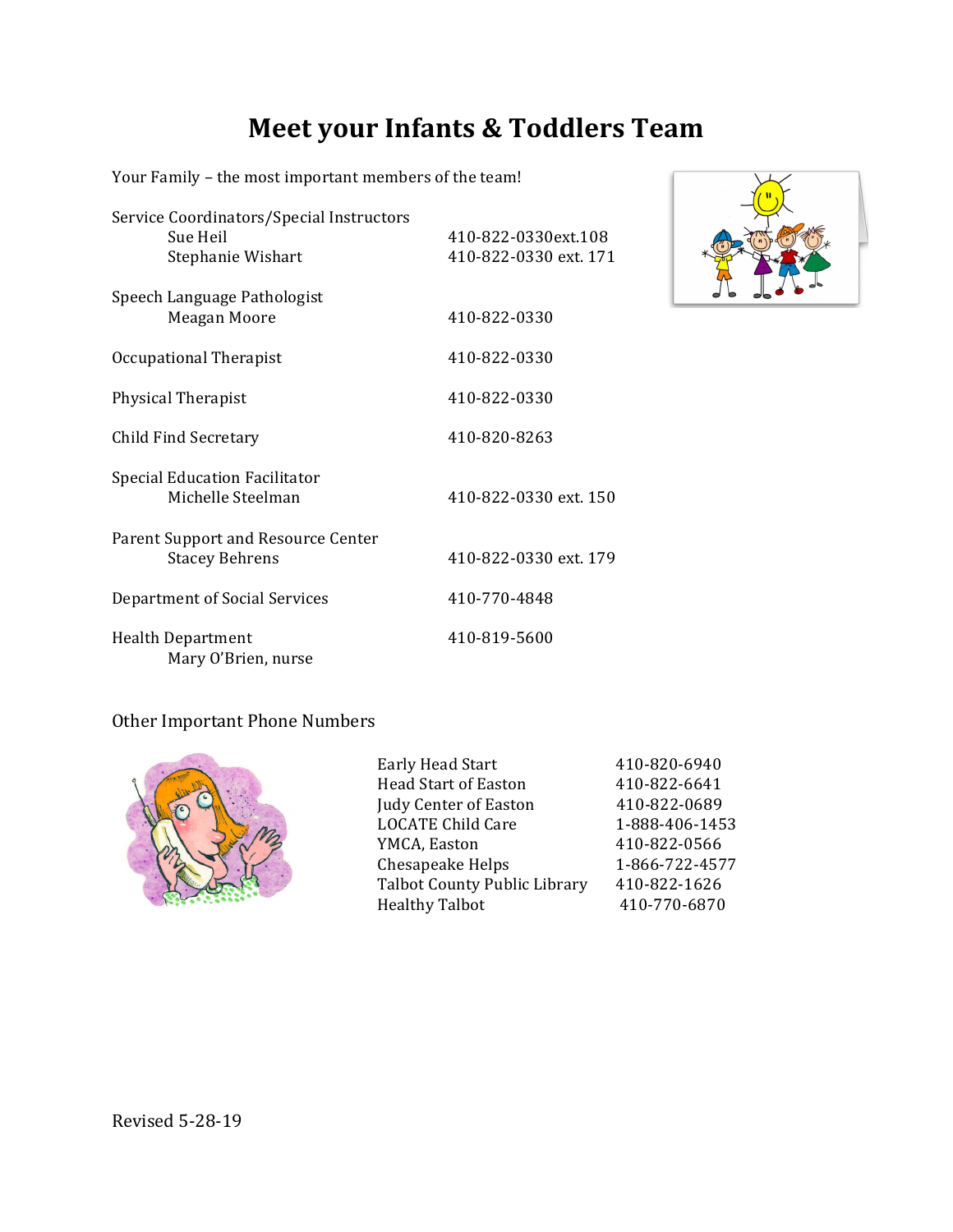# **Talbot County** Infants & Toddlers Program

The Talbot County Infants and Toddlers Program is a year-round program. Talbot County Public Schools is the lead agency, so the school calendar is followed for days off, late openings and early closings. We want to make sure that providers are safe while they travel to work with families. If there are closings or days off that interfere with services, we will make every effort to re-schedule visits. We will be flexible and we hope you will be flexible too.

### How to find out about school delays and closings



On the radio: Tune in to 96.7 FM, WCEI On the television: Watch 2, 11 or 13 On the Web:  $t_{\text{cps}}$  tcps.k12.md.us On Facebook: Talbot County Public Schools



### **Changes in Schedules**

- If a service provider is unavailable, we will do our best to re-schedule your visit.
- If you and your family are going on vacation, have doctors' appointments or just want a break, please let us know so we can schedule someone else in your visit time. (This is especially important during the summer months when service providers have a tighter schedule).
- If a service provider will be out for an extended period of time, we will offer visits with an alternate provider.
- If you do not notify the provider ahead of time and you miss your scheduled visit, we may not be able to make up the visit.
- If you miss three visits in a row, you will receive a letter outlining options for continuing your child's services so that we can better meet your needs. Remember, you can call a meeting at any time.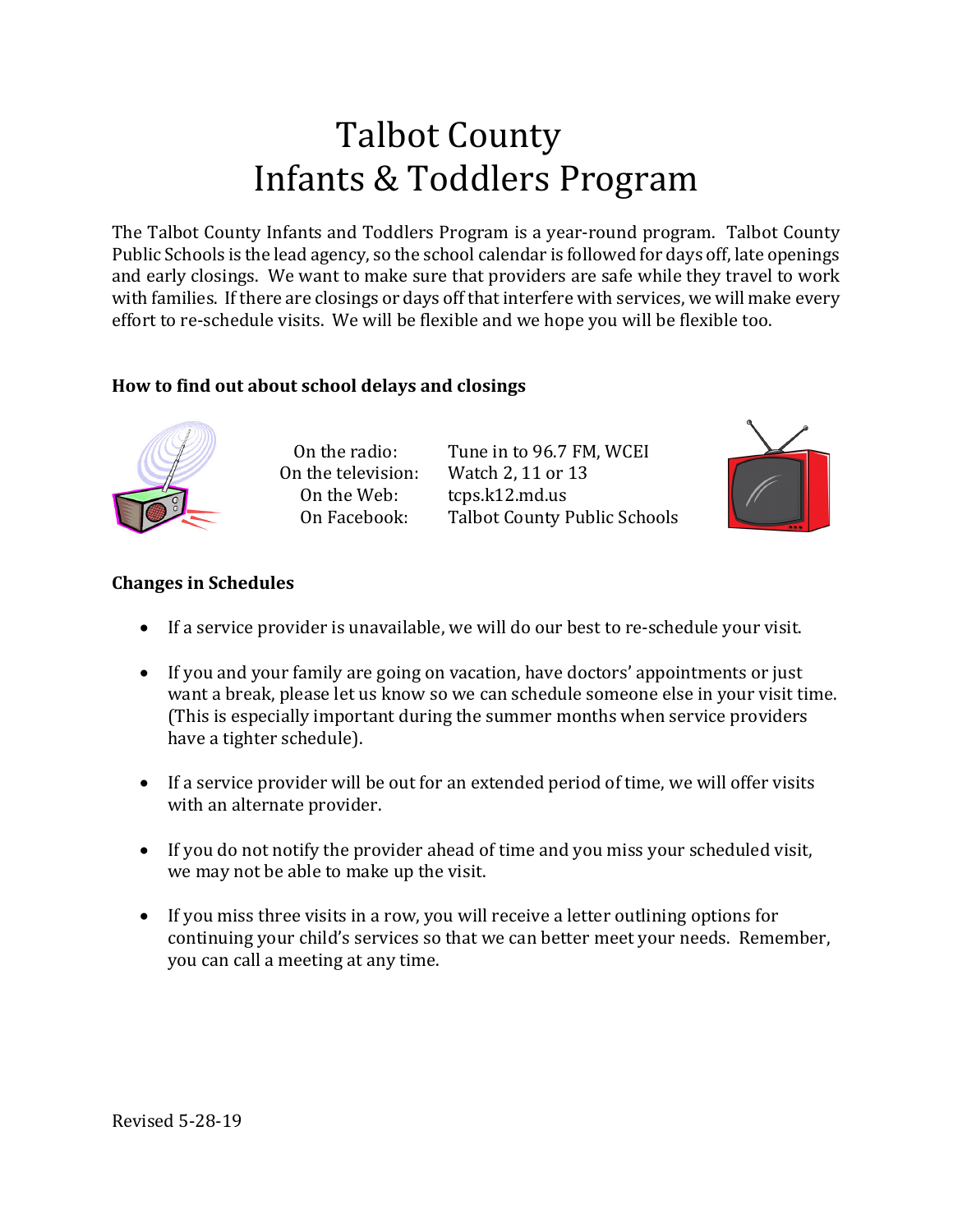# **Talbot County Infants and Toddlers Sick Policy**



*Friendly reminder!* 

Getting sick is something that happens to everyone! Help us make sure that we don't spread illness from one family to another. If we all work together, we can help everyone stay as healthy as possible.

**Please cancel your Infants and Toddlers visit if your child or** anyone in your house has experienced any of the following within 24 hours of your visit:

- a fever
- vomiting
- conditions such as strep throat or pink eye, unless it has been treated with antibiotics for at least 24 hours
- any undiagnosed rash, head lice or bed bugs
- a bad cold or a cough, or
- any other symptoms that have kept someone home sick from school or work.

Thank you for your cooperation!

If you need to cancel your Infants and Toddlers visit, please contact your **provider directly.**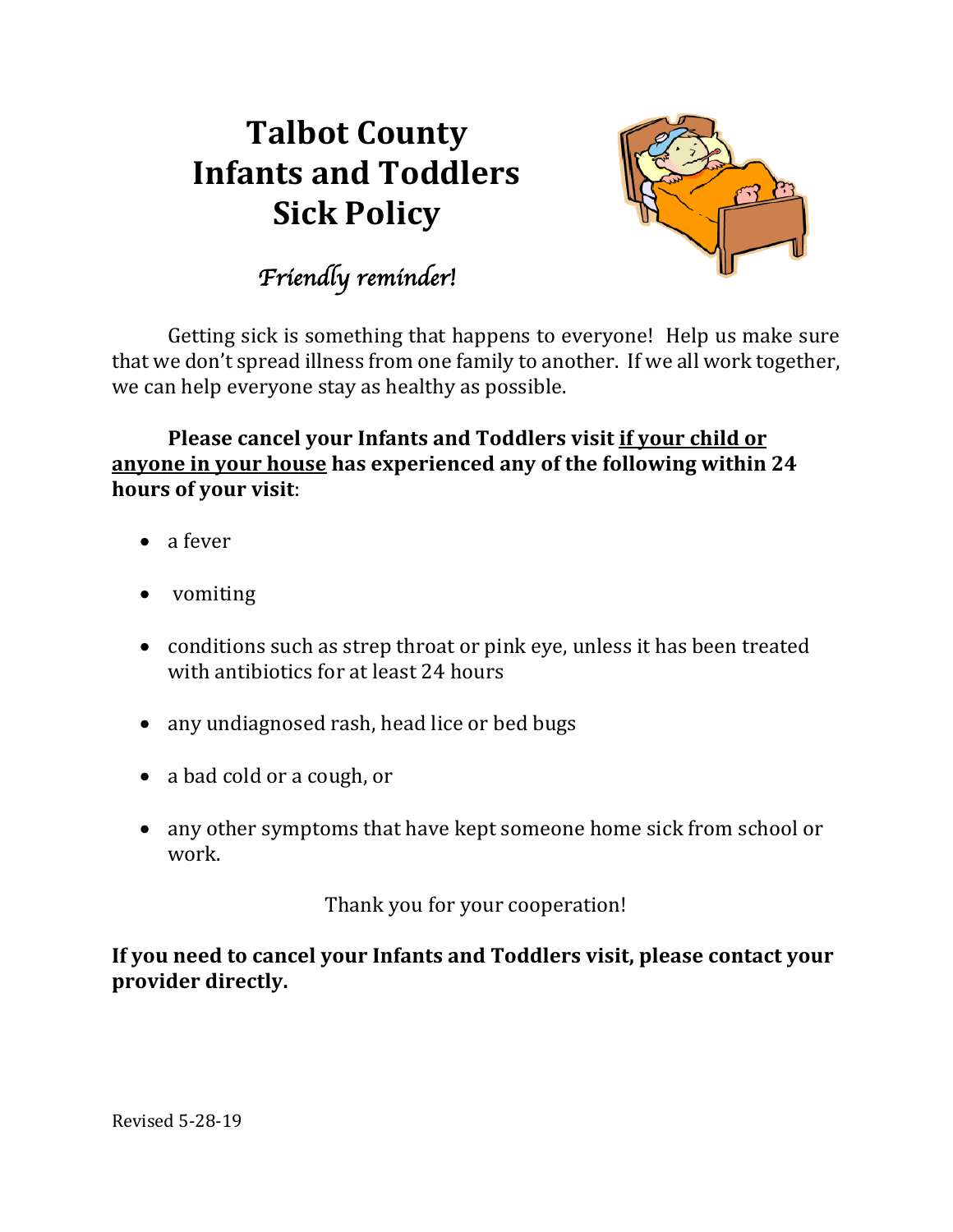# **Talbot County Infants and Toddlers Pet Policy**



We realize that pets are an important part of the family. However, we respectfully ask that you put your pets away during visits, if possible. If you are unable to put your pets away, please let your provider know. We may schedule your visit for another location in the community, like the park or public library.

Thank you for your cooperation!

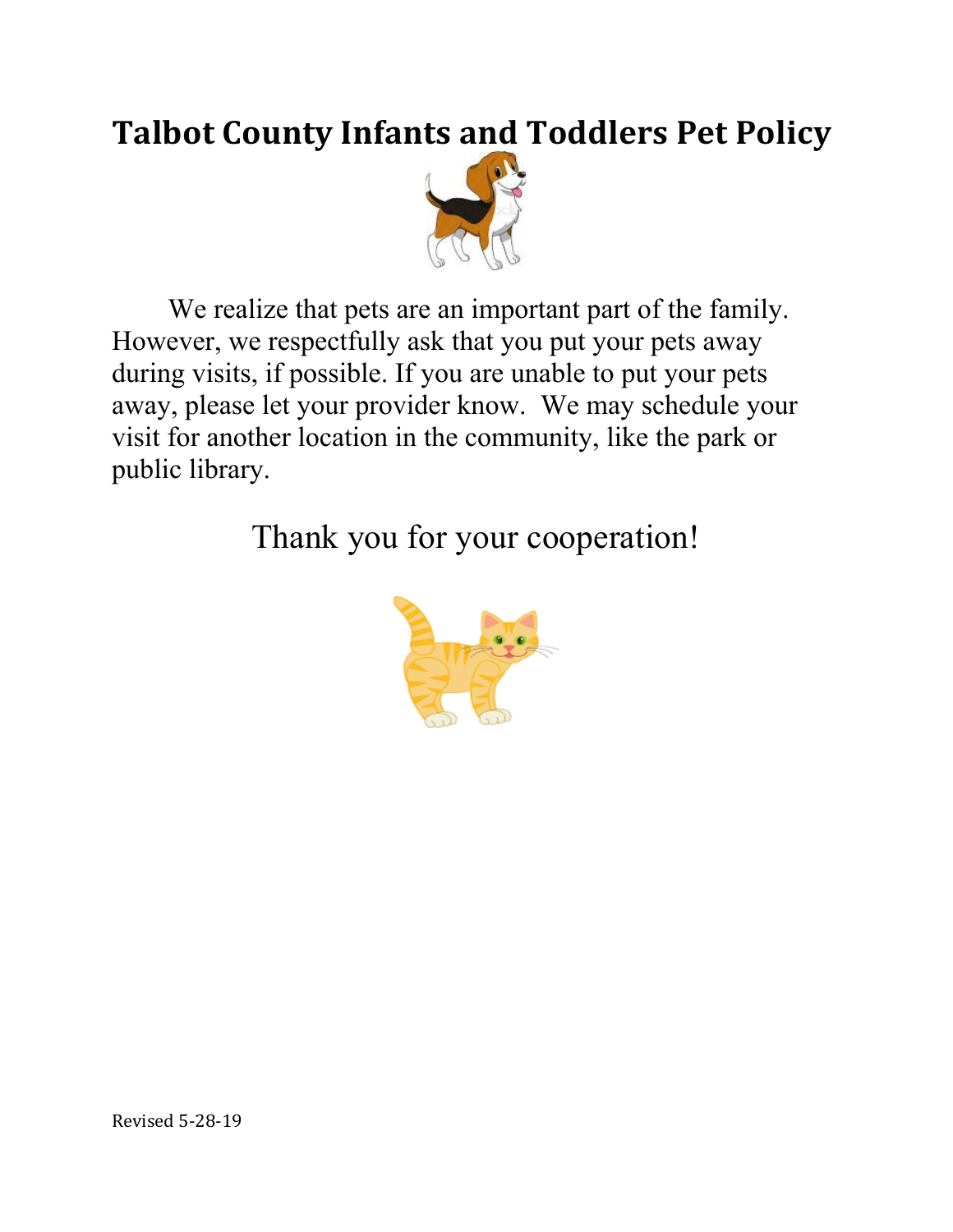### **Talbot County Infants & Toddlers Program Families as Part of the Planning Process**

IFSP Meetings

- If your child qualifies for services, an Individualized Family Service Plan (IFSP) will be developed before services begin. You are a very important part of the team in developing the outcomes for your child and your family.
- Young children change quickly, so we will review the plan at least every 6 months. You will help us decide whether outcomes and/or services need to be changed.
- The family or service providers can call a meeting at any time to discuss making changes to the IFSP.
- Annually, we will review the plan with you and you will help us set new outcomes and services for your child and your family.
- If your child has an IFSP and is between  $27 33$  months of age, we will have a Transition Planning Meeting. We will talk about next steps for your child, in terms of community options, preschool special education, extended IFSP services and any other options your family wishes to investigate for your child.
- As a team, we will firm up plans for when your child reaches 3 years of age. We will take steps to make sure there is a plan in place and that there is a smooth transition between services and programs.
- When your child no longer requires services through the Infants and Toddlers Program, we will have a meeting to dismiss your child, regardless of your child's age.

The IFSP is the road map, reminding us where we are beginning and where we want to go. We must have a clear vision of where we are going or we will never reach our destination.

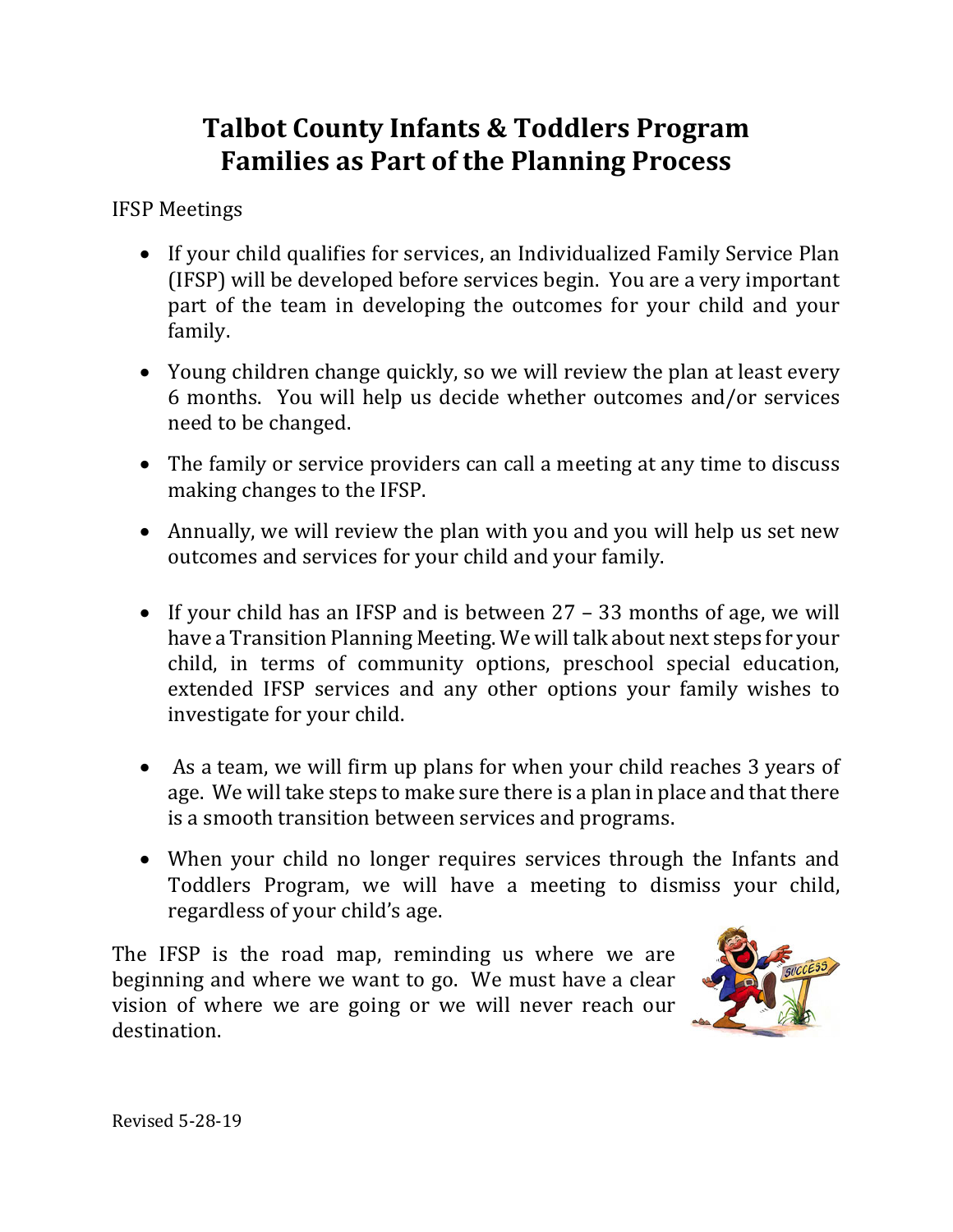# **Other ways to be Active in your Child's Development**

- Attend an event sponsored by the Talbot County Infants and Toddlers Program, the Family Support and Resource Center, the Judy Center or any of our partner agencies.
- Be an active participant during sessions and join in on play!
- Check out books, materials or videos from the Family Support and Resource Center. Let the Parent Trainer know what you would like and she will help you find it!
- Complete and mail back the Parent Survey when it comes to you. We are judged on how many families return the forms as well as on the ratings that families give us. The surveys are handled by a vendor, but are sponsored by the Maryland State Department of Education.
- Tell other people about the benefits of Early Intervention services. This might include referring a child that you think might benefit from services or writing a letter in support of the program.
- Volunteer to serve on the Local Interagency Coordinating Council (LICC). This group meets four times a year and deals with the needs of families, program needs and staff training. It is a great way to meet people from various agencies who serve young children.



### **On the Web**

• Check out the Healthy Beginnings website for information on child development. http://www.marylandhealthybeginnings.org/

- Want to see what the Maryland State Department of Education has available? http://www.marylandpublicschools.org/
- For a consolidated directory of local services, access Chesapeake Helps or Healthy Talbot. http://www.chesapeakehelps.org

 https://healthytalbot.org/

Revised 5-28-19